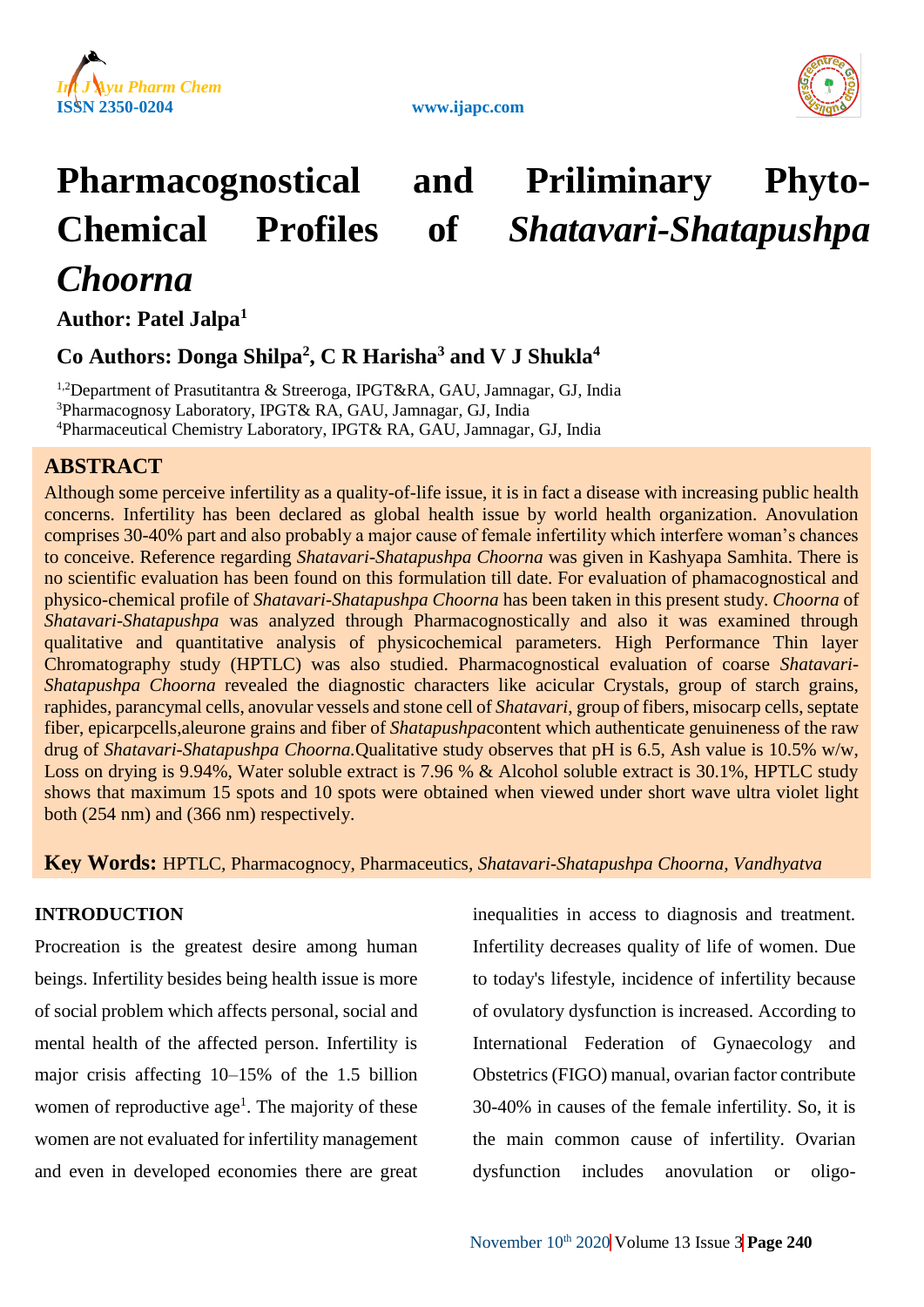

ovulation, decreased ovarian reserve, luteal phase defect and luteinized unruptured follicle.

As per Ayurveda, due to *Mithya Ahara-Vihara-Achara*, *Dhatvagni* will be disturbed. This *Dhavtagnimandhya* further may lead to *Dhatudushti* (*Rasa*, *Rakta*, *Artava*) and *Vatapradhana Tridosha Prakopa* (which were tend to be prime governing factors for whole process of ovulation) that will be vitiated and anovulation takes place. So, physician should have drug which will boost the *Agni* as well as normalize *Vatapradhana Tridosha Parkopa.* Acharya Kashyapa has mentioned about use of *Shatavari* and *Shatapushpa* in the context of *Vandhytva*<sup>2</sup> . This formulation is said to have properties like *Vrushya, Rasayana, Pathya, Pushpaprajakara, Balya, Brimhaniya, Deepana, Pachana, Yonivishodhana, Rutupravartana, Prajasthapana* etc., as separately described *Shatavari* and *Shatapushpa* in Kashyapa Samhita<sup>3</sup>. Ayurveda can provide much in this regard indirectly, if thousands of unexplored combinations are brought into limelight. *Shatavari-Shatapushpa Choorna* is one among them.

The quality of a medicinal product is determined by its content of active substance(s), its purity and its organoleptic, physicochemical profiles<sup>4</sup>. . The characteristics of materials are examined subjectively and substitutes or adulterants may closely resemble the genuine material, it is often necessary to consider the findings by microscopy and/or physicochemical analysis<sup>5</sup>. Therefore, it is also a need to evaluate finished product as well as

crude drugs for the quality assurance. In the present study, *Shatavari-Shatapushpa Choorna* was exposed to pharmacognostical (powder microscopy), high performance thin layer chromatography (HPTLC) and pharmaceutical evaluation for various physicochemical parameters to prepare a preliminary profile of formulation for future.

# **AIMS & OBJECTIVES**

1. To authentify and evaluate all contents of *Shatavari-Shatapushpa Choorna*.

2. To assay the modern parameters of an Ayurvedic classical drugs for the scientific evaluation and also illuminated the ingredients for well acceptance in general people.

# **MATERIALS & METHODS**

After examining the raw material for their authenticity at Pharmacognosy Laboratory, *Shatavari Choorna* was procured from Pharmacy of Gujarat Ayurved University, Jamnagar and *Shatapushpa* Seed was purchased from local market of Jamnagar on 28/2/2019. The final drug (*Shatavari-Shatapushpa Choorna*) was prepared in the Pharmacy, Gujarat Ayurved University; Jamnagar. Seed was lightly roasted and grinded. Then, powder was passed through sieve no 80. After that Mixture of *Shatavari Choorna* and *Shatapushpa Choorna* in 3:2 quantity (Table 1)*,* it was packed in air tight container on 14/02/2019.

| Table 1 Ingredients of Shatavari-Shatapushpa Choorna: |           |                                   |           |          |  |  |  |
|-------------------------------------------------------|-----------|-----------------------------------|-----------|----------|--|--|--|
| No                                                    | Drug      | Latin Name                        | Part Used | Juantity |  |  |  |
|                                                       | Shatavari | <i>Asparagus racemosus</i> Willd. | Rhizome   | part     |  |  |  |

November  $10^{th}$  2020 Volume 13 Issue 3 Page 241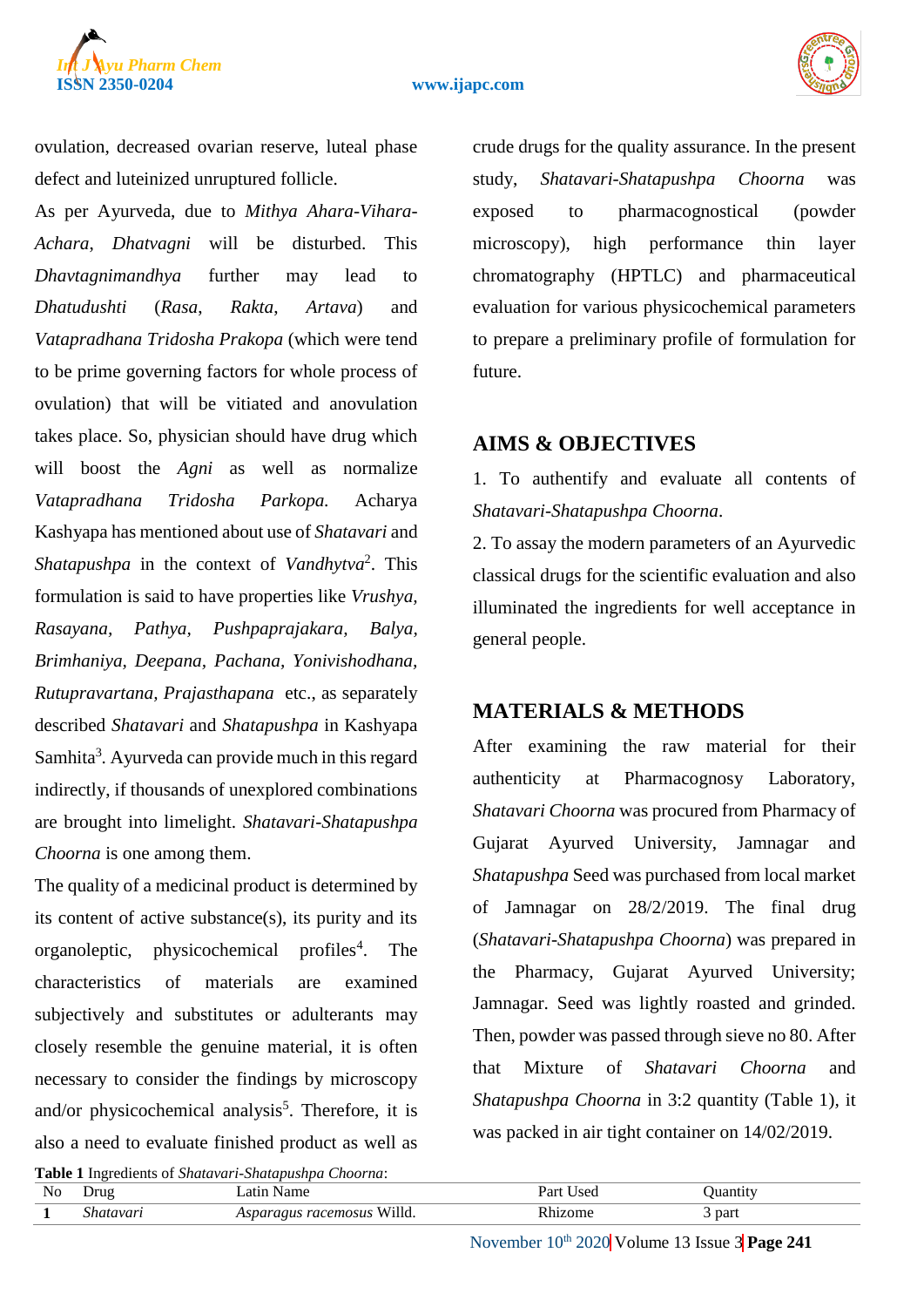

#### **2** *Shatapushpa Anethumsowa* Kurz. Seed 1 Part

**Pharmacognostical Study:** Drugs were identified and authenticated by the pharmacognosy laboratory, I.P.G.T. & R.A, GAU, Jamnagar. The identification was done on the basis of organoleptic features, morphological features and Powder microscopy of drug in detailed table 1. (Plate no. 1). Coarse powder dissolved in small quantity of distilled water was filtered through filter paper; filtrate was examined under the microscope attached with camera, with and without stain. The microphotographs were also examined under the microscope<sup>5</sup>.



**Plate 1***Shatavari-ShatapushpaChoorna* finished product

**Physicochemical Parameters:** *Shatavari-Shatapushpa Choorna* was analysed with help of qualitative and quantitative parameters at Pharmaceutical laboratory, IPGT & RA, Gujarat Ayurved University, Jamnagar. The common parameters were mentioned for Ayurvedic Pharmacopia of India and CCRAS guidelines i.e. pH value, Loss on drying, total ash value and Water and alcohol soluble extractives were taken. Presence of more moisture content in a sample can create problem for preservation. Hence loss on drying was also selected as one of the parameters. 6,7

**High-Performance Thin Layer Chromatography (HPTLC):** HPTLC was

performed as per the guideline provided by API. HPTLC was carried out after making appropriate solvent system. Methanol extract of *Shatavari-Shatapushpa Choorna* was spotted on precoated silica gel GF CO254 aluminium plate as 5 mm bands, 5 mm apart and 1 cm from the edge of the plates, by means of CAMAG Linomat V sample applicator attached with a 100 L. Hamilton syringe was used as the mobile phase. After development, densitometry scanning was carried out with a CAMAG TLC scanner III reflectance absorbance mode at 254 nm and 366 nm under the control of win  CATS Software (V 1.2.1, manufactured by CAMAG Switzerland).The slit dimensions were 6.0mm  $\times$  0.45 mm, and the scanning speed was  $20$ mm/s $8$ .

# **RESULTS AND DISCUSSION**

#### **Pharmacognostical Study:**

**Table 2** Organoleptic features of *Shatavari-Shatapushpa Choorna*

| <b>CHARACTER</b>   | <b>RESULT</b>      |                        |
|--------------------|--------------------|------------------------|
| Colour             | Dark Greyish White |                        |
| Odour              | Aromatic           |                        |
| <b>Taste</b>       |                    | Astringent Followed by |
|                    | <b>Bitter</b>      |                        |
| Appearance         | Powder             |                        |
| <b>Touch</b>       | Fine powder        |                        |
| <b>Microscopic</b> | evaluation:        | Microscropic           |

evaluation was conducted of *Choorna*. For review the presence of characteristics of ingredient drugs, *Choorna* was dissolved in the distilled water and studied under a microscope for the presence of Organoleptic characteristics (Table 2 and Plate no 2) i.e., colour, odour, taste and touch were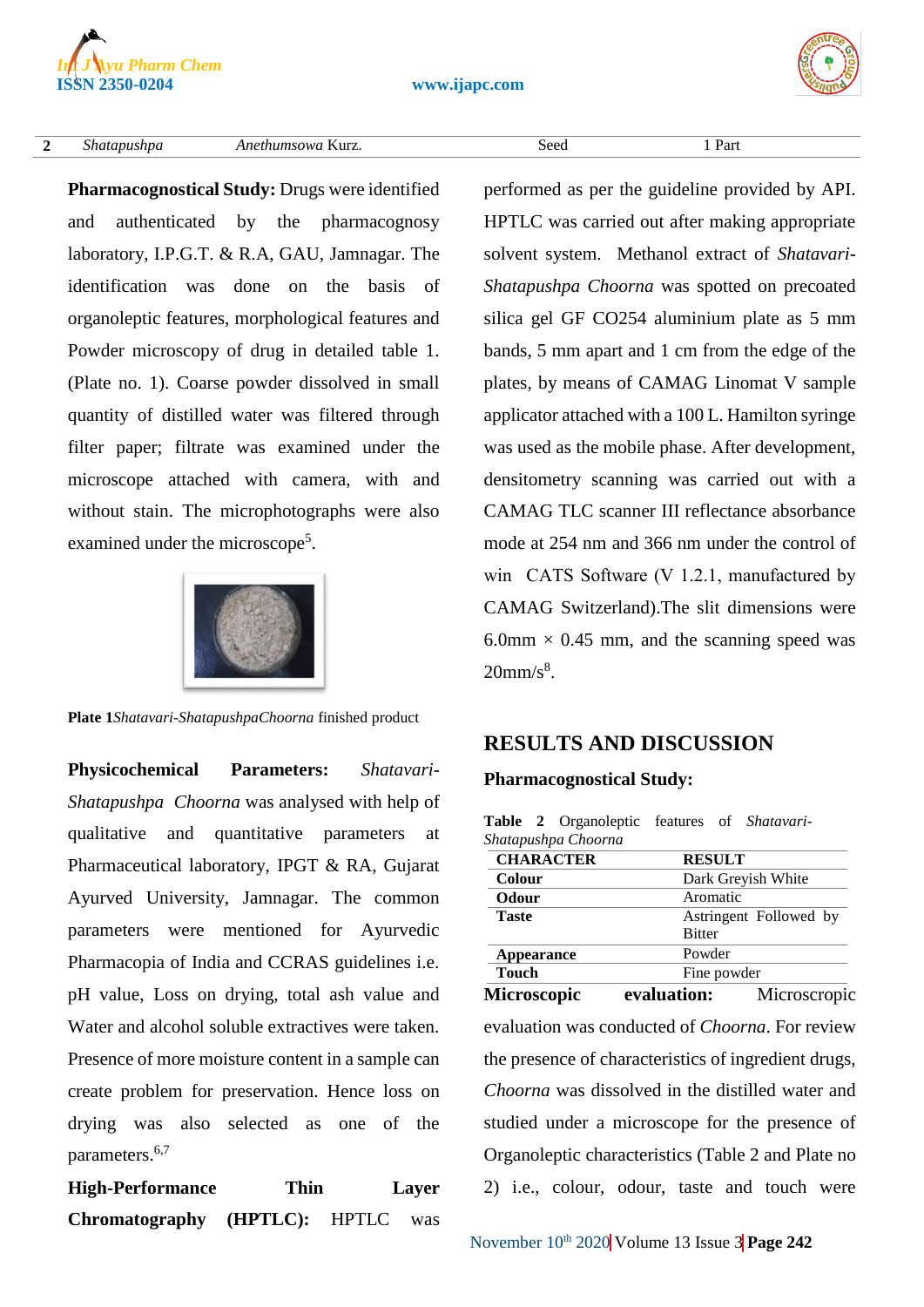



scientifically studied following standard references described for the study of powder drug. **Physicochemical Parameters:** Physicochemical parameters of the *Shatavari-Shatapushpa*

*Choorna* like Ash Value, Loss on drying, pH, Water soluble extract, Alcohol soluble extract, HPTLC were performed and evaluated $10$ . The results are placed as below: (Table 3).



**Epicarp cells of** *Shatapushpa* **Aleurone Grains of** *Shatapushpa* **Fiber of** *Shatapushpa* **Plate 2**Microscopic features of *Shatavari-Shatapushpa Choorna*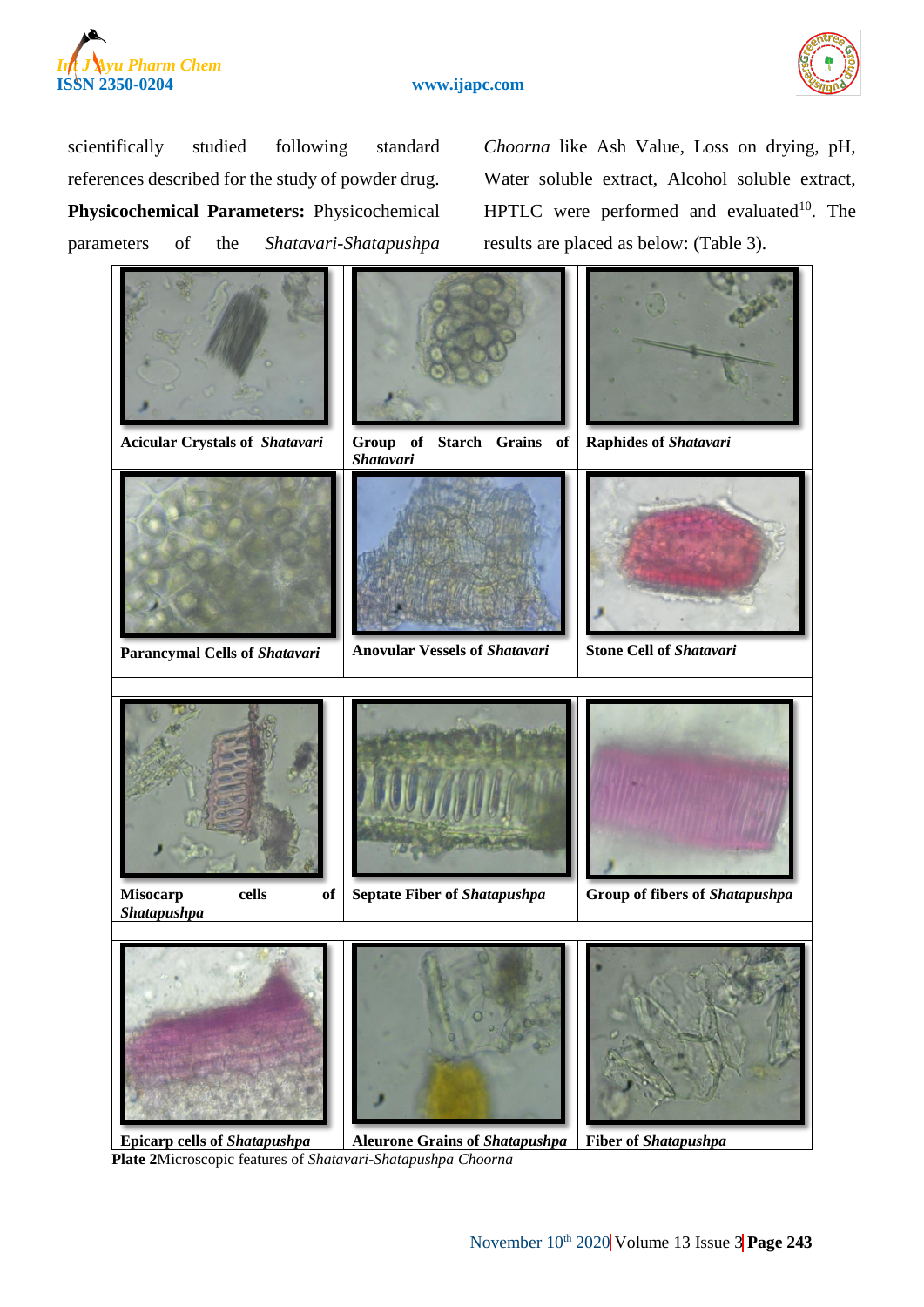



| Shatapushpa Choorna |                       |               |  |  |  |
|---------------------|-----------------------|---------------|--|--|--|
| Sr. No.             | <b>Test</b>           | <b>Result</b> |  |  |  |
|                     | Loss on Drying        | $9.94\%$ w/w  |  |  |  |
| $\mathbf{2}$        | Ash Value             | $10.5 %$ w/w  |  |  |  |
| 3                   | Water soluble extract | 7.96% w/w96%  |  |  |  |
|                     |                       | W/W           |  |  |  |
|                     | Methanol<br>soluble   | 30.1 % w/w    |  |  |  |
|                     | extract               |               |  |  |  |
|                     | pН                    | 65            |  |  |  |

**Table 3** Physicochemical Parameters of *Shatavari-*

#### **Table4**R<sup>f</sup> value of *Shatavari-Shatapushpa Choorna*

**Qualitative Test of** *Shatavari-Shatapushpa Choorna:* The methanol extract of the sample was analyzed qualitatively for different functional groups. Densitometric scanning of the HPTLC pattern showed 15 spots in short wave UV 254 nm and 10 spots obtained in long wave UV 366 nm as per shown on Table no 4.

| <b>Rabic+Nf</b> value of <i>Shalavan-Shalapushpa</i> Choorna |          |                                                                                            |  |  |  |
|--------------------------------------------------------------|----------|--------------------------------------------------------------------------------------------|--|--|--|
| Wave length                                                  | No. Spot | <b>R</b> t value                                                                           |  |  |  |
| 254                                                          |          | $0.01, 0.09, 0.11, 0.20, 0.25, 0.38, 0.46, 0.53, 0.55, 0.57, 0.62, 0.65, 0.79, 0.93, 0.95$ |  |  |  |
| 366                                                          | 10       | $0.00, 0.11, 0.17, 0.20, 0.36, 0.47, 0.55, 0.57, 0.62, 0.95$                               |  |  |  |

# **DISCUSSION**

In the present study a new pharmaceutical preparation of *Shatavari-Shatapushpa Choorna* was taken. Its pharmaceutical properties had to be studied; hence the formulation should be assessed to minimum Pharmacognostical and Pharmaceutical analysis. As per Plate no 1, Pharmacognostical evaluation of *Shatavari-Shatapushpa Choorna* revealed the diagnostic characters like Acicular Crystals, Group of Starch Grains, Raphides*,* Parancymal Cells, Anular Vessels and Stone Cell of *Shatavari*, group of fibers, Mesocarp cells, Septate Fiber, Epicarp cells, Aleurone Grains and Fiber of *Shatapushpa* content which authenticate genuineness of the raw drug of *Shatavari-Shatapushpa Choorna.* Moisture contents should be less to prevent degradation of product. Excess of water in formulation enhances microbial growth, presence of fungi or insects and deterioration of drug. Ash values are the criteria to judge the identity and purity of crude drugs were total ash, water soluble are considered. As per Table no 3, *Shatavari-* *Shatapushpa Choorna* possessed 10.5% w/w total ash. The 7.96% w/w of water soluble extractives and 30.1% w/w methanol soluble extractives were present in *Shatavari-Shatapushpa Choorna* indicating that the drug is having good solubility in water. In HPTLC study 15 spots at 254 nm and 10spots 366 nm were observed, indicating its possible components of matrix which may possess its therapeutic effect shows in ( plate no  $3 \& 4$  and Table no 4.)



November  $10^{th}$  2020 Volume 13 Issue 3 Page 244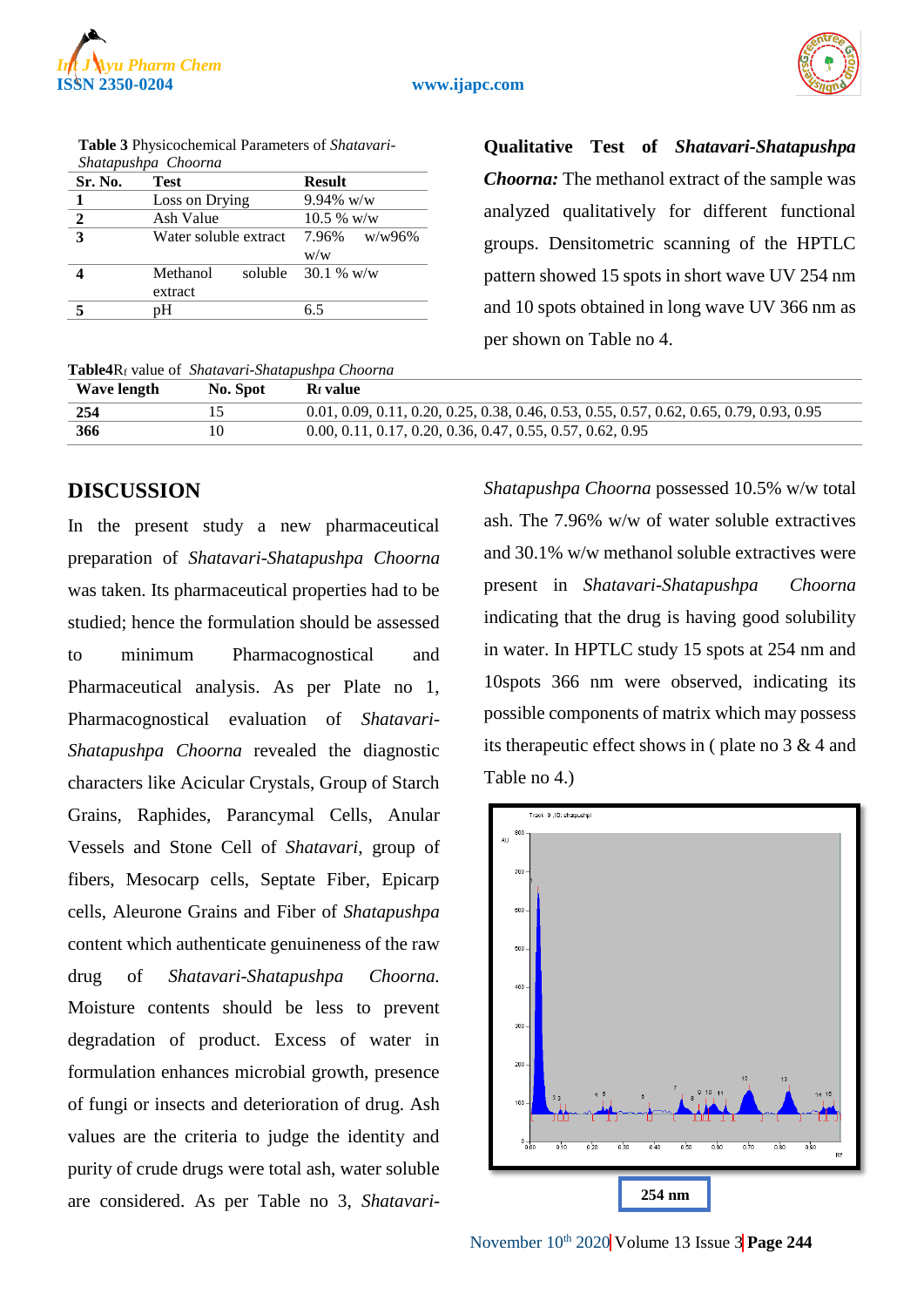







**Plate 3** Densitogram of *Shatavari-Shatapushpa Choorna* at 254 nm and 366 nm



**Plate no 4**Three dimensional Densitogram of *Shatavari-Shatapushpa Choorna* at 254 nm and 366 nm

# **CONCLUSION**

 The system of Ayurvedic medicine is lifted up day by day in whole world. So, purity, safety, authensity and efficacy of the used drug standardization become need of the time. *Shatavari-Shatapushapa Choorna* was found to be effective in the management of *Vandhytva* (Female Infertility) w.s.r. Anovulatory factor. *Shatavari-Shatapushapa Choorna* exhibits a set of diagnostic characters of its ingredients exhibit specific characters such as Acicular Crystals, Group of Starch Grains, Raphides*,* Parancymal Cells, Anular Vessels and Stone Cell of *Shatavari*, Group of fibers, Mesocarp cells, Septate Fiber, Epicarpcells, Aleurone Grains and Fiber of *Shatapushpa* showed the purity and genuinity of the finished product. The quantitative pharmaceutical analysis, pH, Loss on drying, ash value, water soluble extract, methanol soluble extract and HPTLC were assessed and in normal range in accordance with those mentioned in reference books. Though the groundwork requisites for the standardization of *Shatavari-Shatapushapa Choorna* are included in the current study, additional echoing evaluation and investigations are required for the identification of all the active chemical constituents of the test drug to substantiate the clinical efficacy.